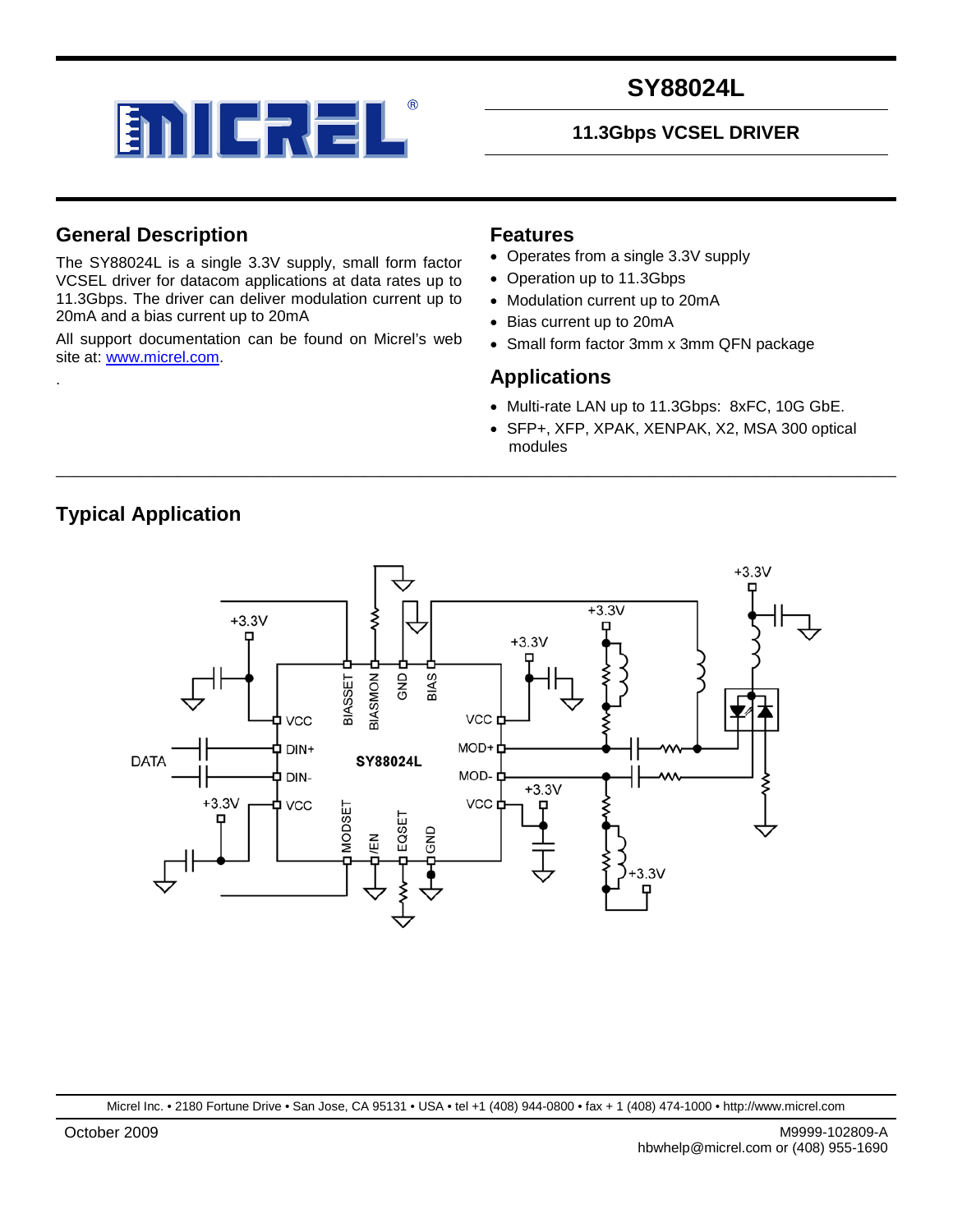# **Ordering Information(1)**

| <b>Part Number</b>          | Voltage | <b>Temperature Range</b>     | Package | Lead Finish    |
|-----------------------------|---------|------------------------------|---------|----------------|
| SY88024LMG                  | 3.3V    | $-40^\circ$ to $+85^\circ$ C | QFN-16  | NiPdAu Pb-Free |
| SY88024LMGTR <sup>(2)</sup> | 3.3V    | –40° to +85°C                | QFN-16  | NiPdAu Pb-Free |

**Notes:**

1. Contact factory for die availability. Dice are guaranteed at  $T_A = +25^{\circ}C$ , DC Electricals only.

2. Tape and Reel.

# **Pin Configuration**

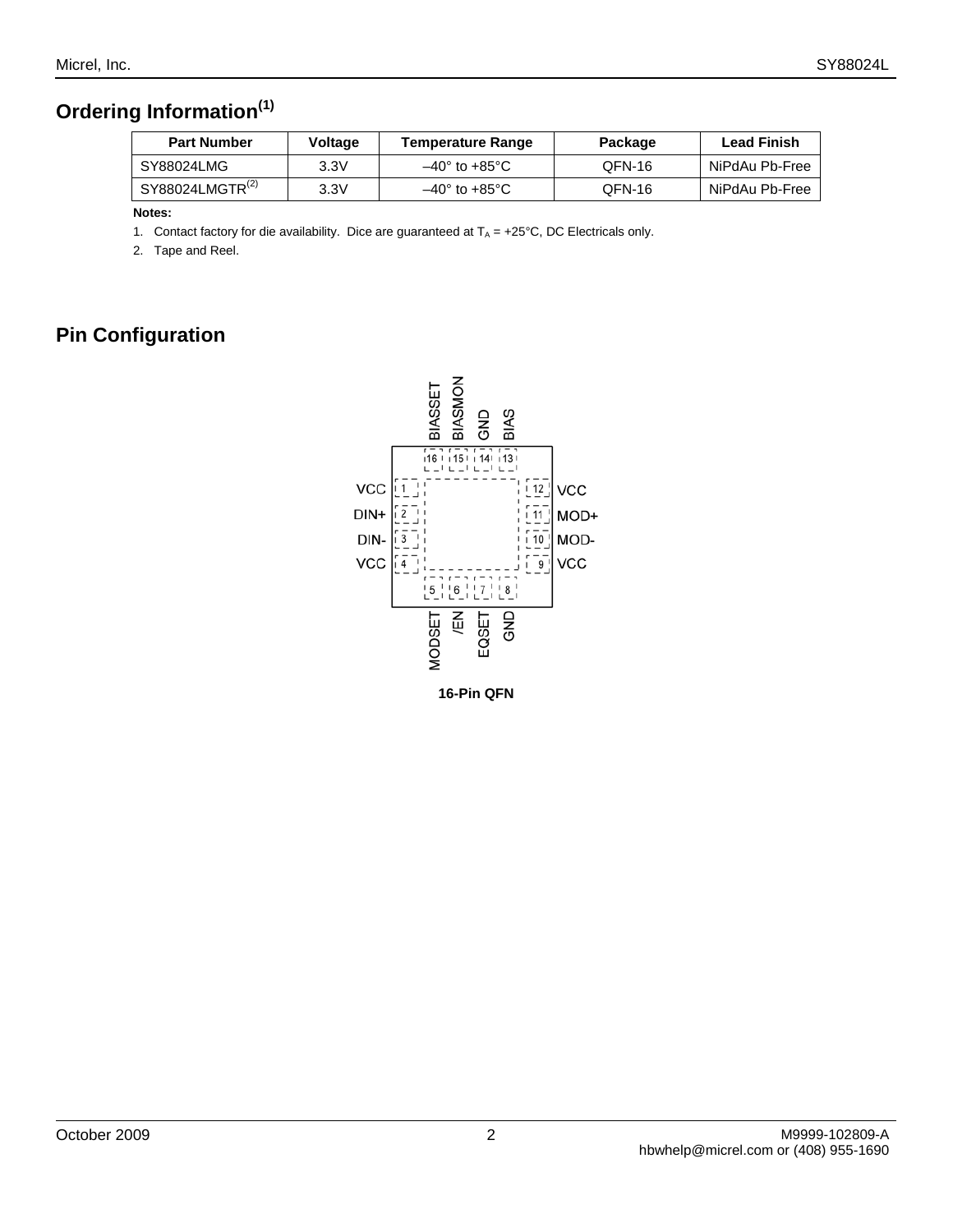# **Pin Description**

| <b>Pin Number</b> | <b>Pin Name</b> | <b>Pin Function</b>                                                                                                                                                                                                                      |
|-------------------|-----------------|------------------------------------------------------------------------------------------------------------------------------------------------------------------------------------------------------------------------------------------|
| 1, 4, 9, 12       | <b>VCC</b>      | Supply Voltage. Bypass with a $0.1\mu$ F//0.01 $\mu$ F low ESR capacitor as close to the<br>VCC pins as possible.                                                                                                                        |
| 8, 14             | <b>GND</b>      | Ground. Ground and exposed pad must be connected to the plane of the most<br>negative potential.                                                                                                                                         |
| 2                 | $DIN+$          | Non-inverting input data. Internally terminated with $50\Omega$ to VCC.                                                                                                                                                                  |
| 3                 | $DIN-$          | Inverting input data. Internally terminated with 50Ω to VCC.                                                                                                                                                                             |
| 5                 | <b>MODSET</b>   | Modulation current setting and control. Apply a voltage within the range 0V to1.2V<br>to this pin to set the modulation current. Input impedance $25k\Omega$ .                                                                           |
| 6                 | /EN             | Active Low TTL. Internal 75k $\Omega$ pull down to GND. The driver is enabled when this<br>pin is unconnected or /EN is asserted low and disabled when /EN asserted high.                                                                |
| $\overline{7}$    | <b>EQSET</b>    | Install a resistor from this pin to GND to set the desired equalization level. $0\Omega$ will<br>provide maximum equalization and $2k\Omega$ or higher will provide negligible<br>equalization. Leave open if no equalization is needed. |
| 10                | $MOD-$          | Inverted modulation current output. Provides modulation current when input data is<br>negative.                                                                                                                                          |
| 11                | $MOD+$          | Non-inverted modulation current output. Provides modulation current when input<br>data is positive.                                                                                                                                      |
| 13                | <b>BIAS</b>     | <b>BIAS Current Output</b>                                                                                                                                                                                                               |
| 15                | <b>BIASMON</b>  | Bias Current Monitor. Install an external resistor from this pin to GND to convert<br>the output current to a voltage proportional to the bias current                                                                                   |
| 16                | <b>BIASSET</b>  | Bias current setting and control. Apply a voltage within the range 0V to 1.2V to this<br>pin to set the bias current. Input impedance $25k\Omega$ .                                                                                      |

# **Truth Table**

| DIN+ | DIN- | /EN | $MOD+^{(1)}$ | MOD- | Laser Output <sup>(2)</sup> |
|------|------|-----|--------------|------|-----------------------------|
|      |      |     |              |      |                             |
|      |      |     |              |      |                             |
|      |      |     |              |      |                             |

**Notes:**

1.  $I_{MOD} = 0$  when  $MOD + = H$ .

2. Assuming that the laser cathode is tied to MOD+**.**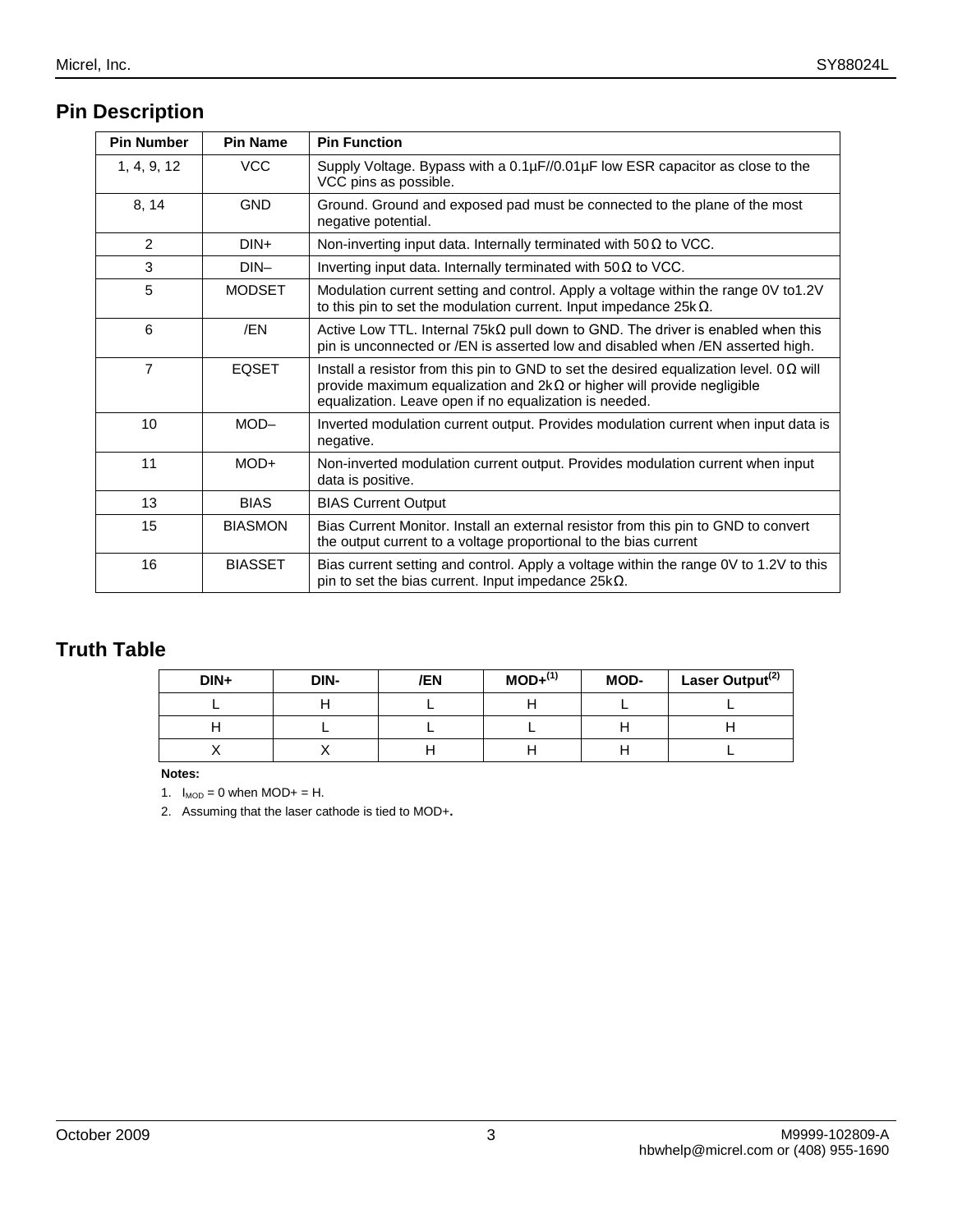# **Absolute Maximum Ratings(1)**

| CML Input Voltage $(V_{\text{IN}})$ $V_{\text{CC}}$ -1.2V to $V_{\text{CC}}$ +0.5V |  |
|------------------------------------------------------------------------------------|--|
|                                                                                    |  |
| Lead Temperature (soldering, 20sec.) +260°C                                        |  |
|                                                                                    |  |

# **Operating Ratings(2)**

| Ambient Temperature (T <sub>A</sub> )-40°C to +85°C<br>Package Thermal Resistance <sup>(3)</sup> |  |
|--------------------------------------------------------------------------------------------------|--|
|                                                                                                  |  |
| OFN                                                                                              |  |
|                                                                                                  |  |
|                                                                                                  |  |

## **DC Electrical Characteristics**

 $T_A = -40^{\circ}$ C to +85°C and V<sub>cc</sub> = +3.0V to +3.6V, unless otherwise noted. Typical values are V<sub>cc</sub> = +3.3V, T<sub>A</sub> = 25°C, I<sub>MOD</sub> = 6mA,  $I_{BIAS} = 6mA$ .

| Symbol               | <b>Parameter</b>                                                                 | <b>Condition</b>                               | Min            | Typ | Max        | <b>Units</b> |
|----------------------|----------------------------------------------------------------------------------|------------------------------------------------|----------------|-----|------------|--------------|
| $_{\rm lcc}$         | <b>Power Supply Current</b>                                                      | Modulation and bias currents<br>excluded       |                | 50  | $65^{(4)}$ | mA           |
| V <sub>MOD_MIN</sub> | Minimum Voltage Required at the Driver<br>Output (headroom) for Proper Operation |                                                | 1.2            |     |            | V            |
| $VBIAS_MIN$          | Minimum Voltage Required at the BIAS<br>Output (headroom) for Proper Operation   |                                                | 1.2            |     |            | V            |
| $R_{IN}$             | Input Resistance, Single Ended                                                   |                                                | 45             | 50  | 55         | Ω            |
| V <sub>ID</sub>      | Differential Input Voltage Swing                                                 |                                                | 100            |     | 1000       | $mV_{PP}$    |
| VIL                  | /EN Input Low                                                                    |                                                |                |     | 0.8        | $\vee$       |
| V <sub>IH</sub>      | /EN Input High                                                                   |                                                | $\overline{2}$ |     |            | V            |
| <b>BIAS</b>          | <b>Bias Current</b>                                                              |                                                | 1              |     | 20         | mA           |
| <b>Bias OFF</b>      | <b>Bias OFF Current</b>                                                          | Current at BIAS when the device is<br>disabled |                |     | 150        | μA           |
| R <sub>MODSET</sub>  | Input Resistance at MODSET Pin                                                   |                                                |                | 25  |            | $k\Omega$    |
| V <sub>MODSET</sub>  | Voltage Range at MODSET Pin                                                      | IMOD range 2mA to 20mA                         |                |     | 1.2        | V            |
| R <sub>BIASSET</sub> | Input Resistance at BIASSET Pin                                                  |                                                |                | 25  |            | kΩ           |
| <b>V</b> BIASSET     | Voltage Range at BIASSET Pin                                                     | IBIAS range 1mA to 20mA                        |                |     | 1.2        | V            |

#### **Notes:**

1. Exceeding the absolute maximum rating may damage the device.

2. The device is not guaranteed to function outside its operating rating.

3. Package Thermal Resistance assumes exposed pad is soldered (or equivalent) to the devices most negative potential on the PCB. θ<sub>JB</sub> uses a 4-layer and  $\theta_{JA}$  in still air unless otherwise stated.

4. Maximum  $I_{CC}$  measured with  $I_{MOD} = 20$  mA and  $I_{BIAS} = 20$  mA and MOD+/MOD- tied to VCC.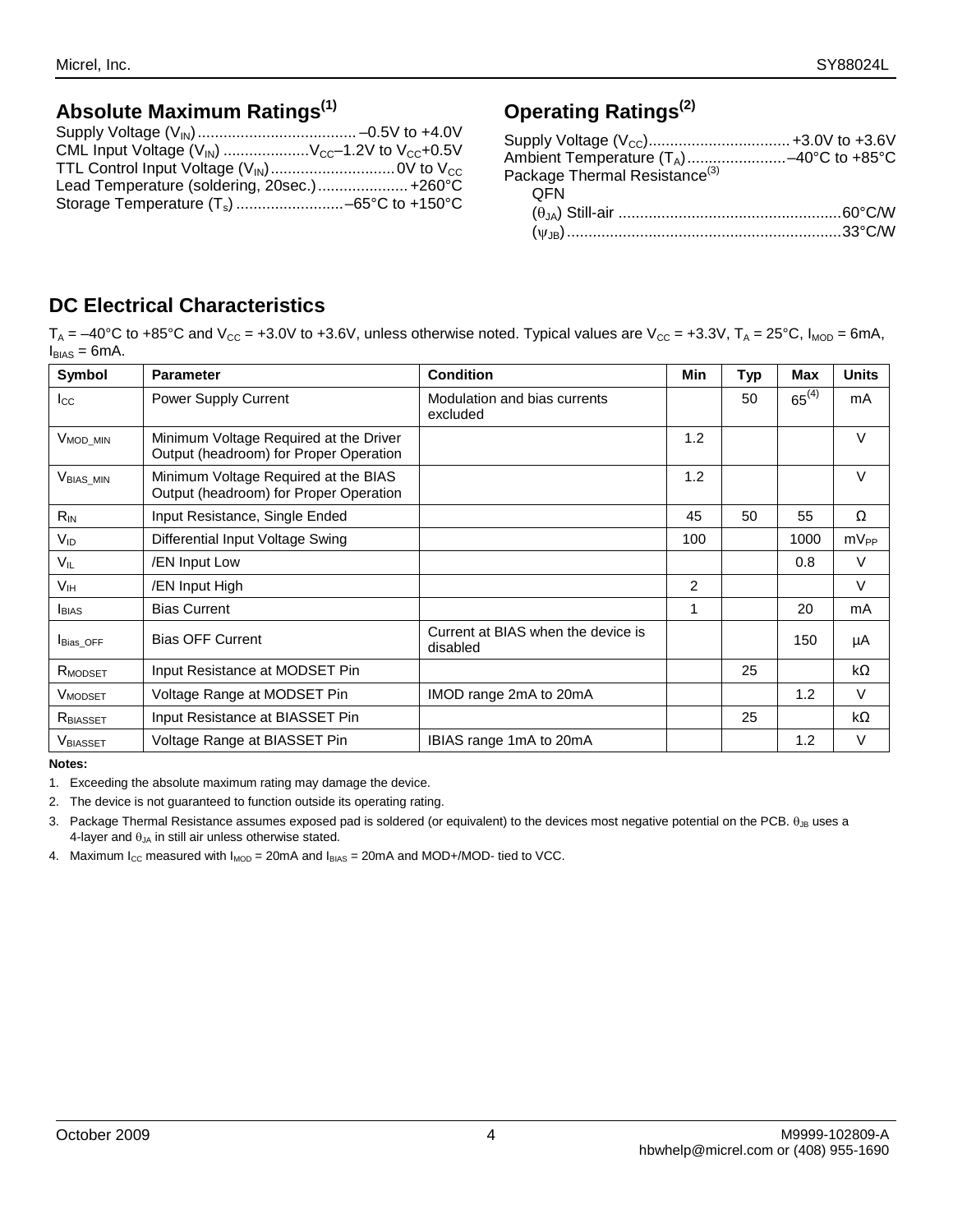# **AC Electrical Characteristics**

 ${\sf T_A}$  = –40°C to +85°C and V $_{\rm CC}$  = +3.0V to +3.6V, unless otherwise noted. Typical values are V $_{\rm CC}$  = +3.3V, T $_{\rm A}$  = 25°C, I<sub>MOD</sub> = 6mA,  $I_{BIAS} = 6mA$ .

| Symbol                   | <b>Parameter</b>                | <b>Condition</b>                                            | Min | Typ | <b>Max</b> | <b>Units</b> |
|--------------------------|---------------------------------|-------------------------------------------------------------|-----|-----|------------|--------------|
|                          | Data Rate                       | <b>NRZ</b>                                                  |     |     | 11.3       | Gbps         |
| $I_{MOD}$ <sup>(5)</sup> | <b>Modulation Current</b>       | AC-coupled                                                  | 2   |     | $20^{(6)}$ | mA           |
| MOD OFF                  | <b>Modulation OFF Current</b>   | Current at MOD+ and MOD- when<br>the device is disabled     |     |     | 150        | μA           |
| tr                       | <b>Output Current Rise Time</b> | 20% to 80%, 25 $\Omega$ load                                |     | 25  | 35         | ps           |
| t                        | <b>Output Current Fall Time</b> | 20% to 80%, 25 $\Omega$ load                                |     | 25  | 35         | ps           |
| DJ                       | Deterministic Jitter            | K25.8 pattern at 11.3Gbps,<br>$V_{IN} = 200 \text{mV}_{PP}$ |     | 4   |            | <b>PSPP</b>  |
| <b>RJ</b>                | Random Jitter                   | K25.8 pattern at 11.3Gbps,<br>$V_{IN} = 200 \text{mV}_{PP}$ |     | 0.3 |            | <b>DSPP</b>  |

**Notes:**

5. I<sub>MOD</sub> is defined as the current going into the external load, which is equal to the total current of the output device subtracted by the current going into the internal 50Ω pull-up.

6.  $I_{\text{MOD(MAX)}}$  is defined for a 50 $\Omega$  external load.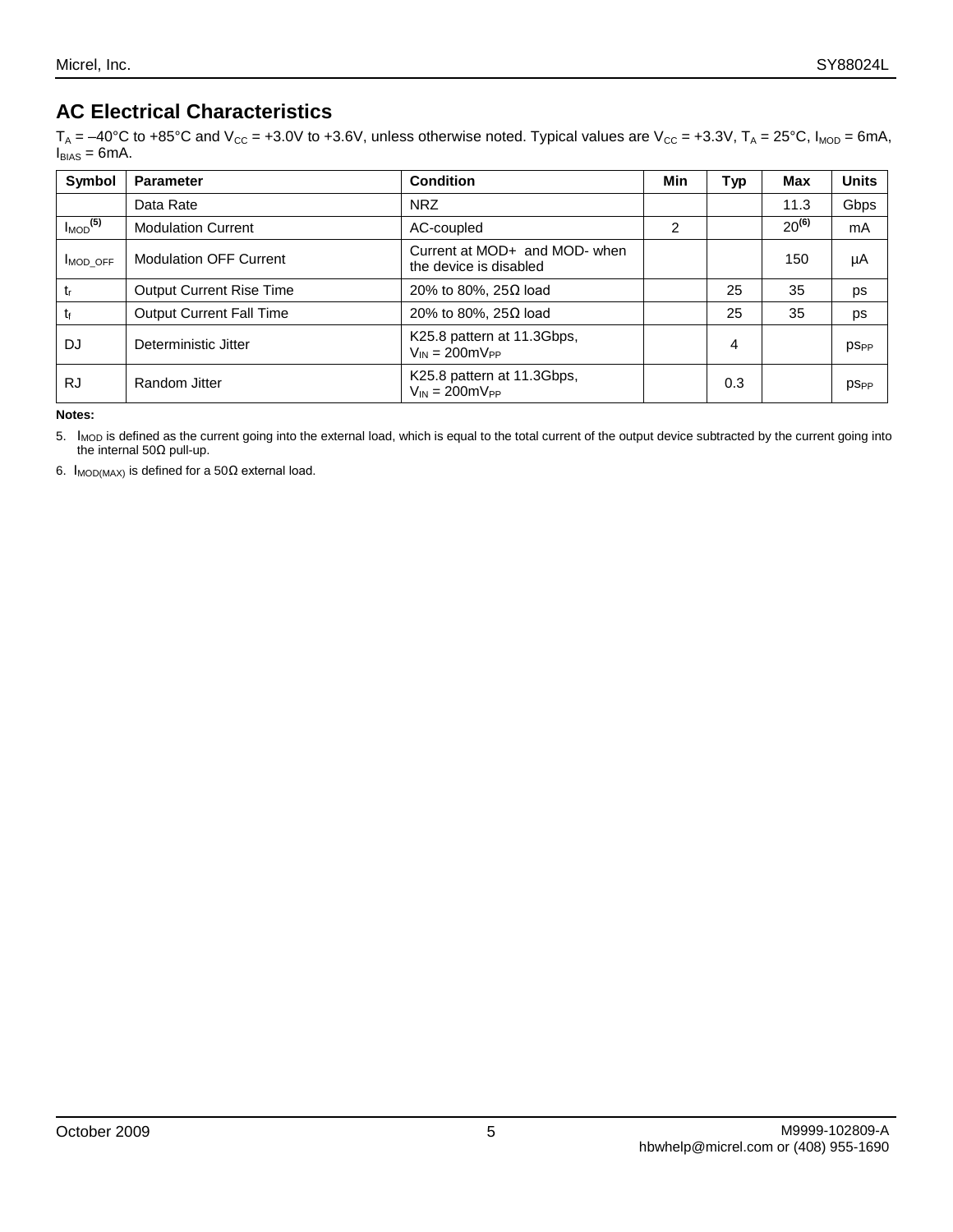# **Typical Characteristics**







# **Functional Characteristics**

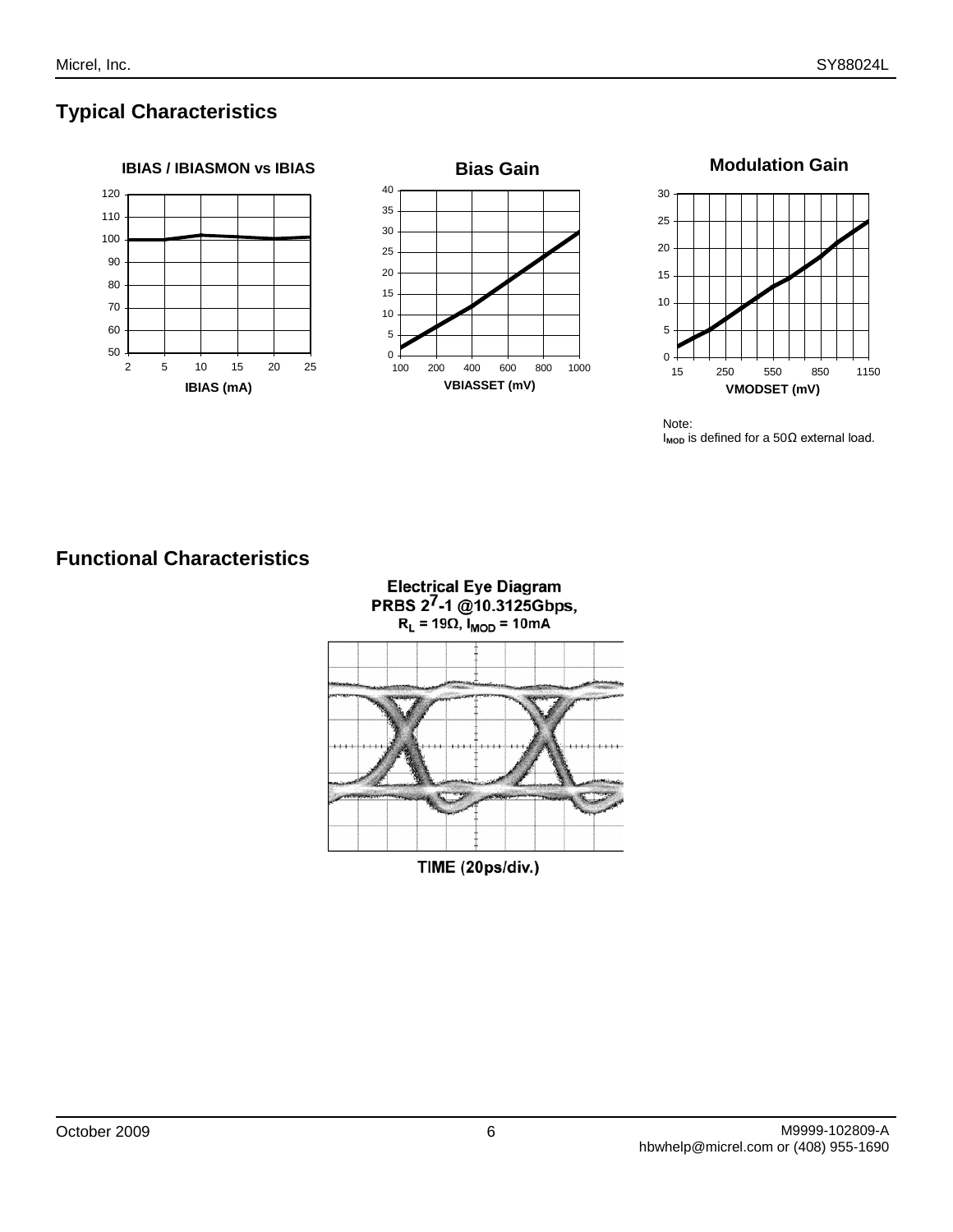## **Input and Output Stages**







## **Interfacing the Input to Differential Logic Drivers**



**Figure 2a. AC-Coupling to LVPECL Driver Figure 2b. AC-Coupling to CML Driver**

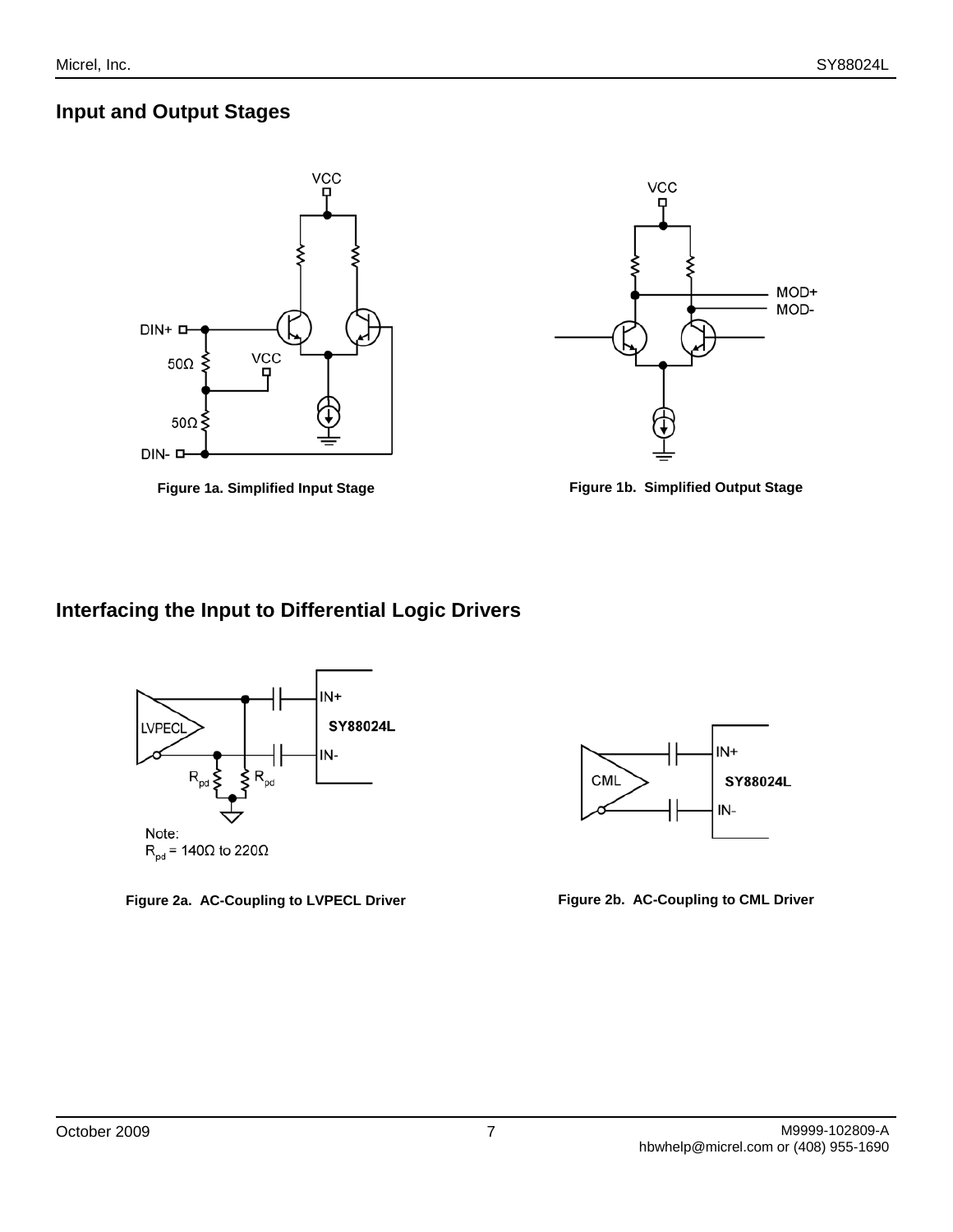## **Functional Diagram**



## **Functional Description**

As shown on the block diagram above, the driver is composed from an input equalizer, and a modulation block consisting of a pre-driver, and a current source.

#### **Equalizer**

The input equalizer allows for compensation of up to 9" of FR4 microstrip trace or equivalent. The equalization restores the losses in high frequency components of the signal caused by its travel on the line card traces and through the connectors between the line card and the module before it reaches the input stage. The amount of equalization is programmable with a resistor from pin 7 to ground.

#### **Modulator**

The modulator consists of a pre-driver and a current source. The modulation current is set in the pre-driver by applying a voltage within the range 0V to 1.2V to pin 5 (MODSET). The pre-driver provides the current to the output stage, which consists of a current source

composed from a differential pair which collectors are connected to MOD+/MOD- pins and have 50Ω internal termination to VCC. The Modulation gain curve on page 6 shows modulation current variation versus the applied voltage at MODSET pin.

### **Bias**

The bias is set by applying a voltage within the range 0V to 1.2V to pin 16 (BIASSET). The bias gain curve on page 6 shows bias current variation versus the applied voltage at pin 16.

The SY88024L driver is designed to work with one of the Micrel's MIC300X series of controllers which have built in APC (Automatic Power Control) circuit and a serial interface for programming modulation and bias, temperature compensation tables, setting registers, and monitoring registers read back. Refer to the<br>MIC3001/MIC3002/MIC3003 datasheets for more MIC3001/MIC3002/MIC3003 datasheets for more details. The applications section below shows how to set up the driver to work correctly with the MIC300X controller.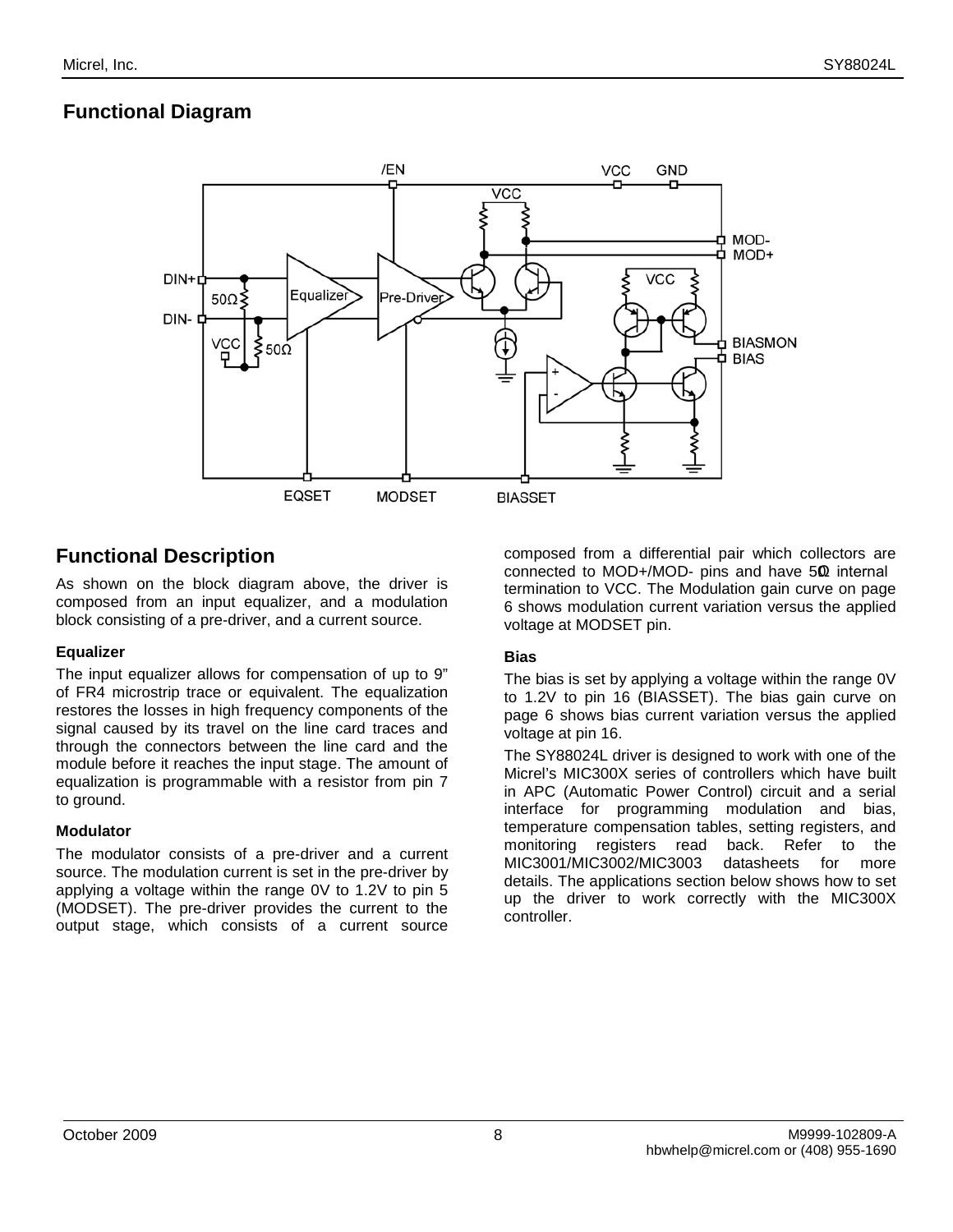## **Application Information**

Figure 3, below, illustrates a typical optical transceiver using the SY88024L and one of the Micrel's FOM



management IC MIC300X.

**Figure 3. Typical Optical Transceiver**